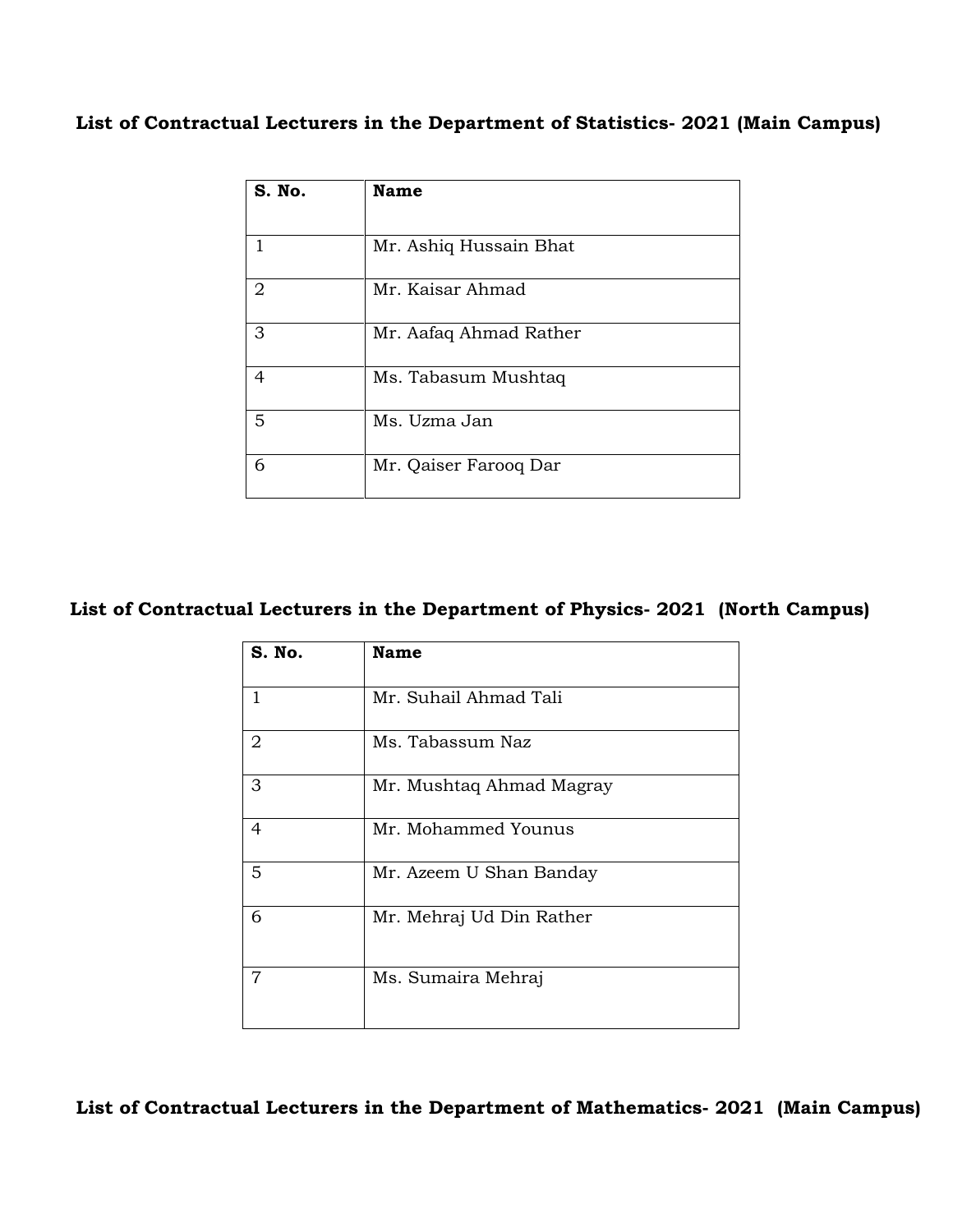| <b>S. No.</b>  | <b>Name</b>            |
|----------------|------------------------|
| $\mathbf{1}$   | Mr. Bilal Ahmad Rather |
|                |                        |
| $\overline{2}$ | Mr. Saleem Yousuf      |
| 3              | Mr. Shahid Ahmad Wani  |
| 4              | Mr. Aadil Hussain Dar  |
| 5              | Mr. Sajad Ahmad Parry  |
| 6              | Mr. Mohmad Imran Bhat  |
| 7              | Mr. Mohmad Saleem Lone |
| 8              | Mr. Aijaz Ahmad Malla  |
| 9              | Ms. Henna Altaf        |
| 10             | Mr. Sakib Mubarak      |
| 11             | Mr. Ishfaq Ahmad Malik |
| 12             | Ms. Shahista Bashir    |

## **List of Contractual Lecturers in the Department of Mathematics- 2021 (South Campus)**

| S. No.         | <b>Name</b>            |
|----------------|------------------------|
| 1              | Mr. Saleem Yousuf      |
| $\overline{2}$ | Mr. Shahid Ahmad Wani  |
| 3              | Mr. Aadil Hussain Dar  |
| $\overline{4}$ | Mr. Sajad Ahmad Parry  |
| 5              | Mr. Nusrat Ahmad Dar   |
| 6              | Mr. Naseer Ahmad Malik |
|                | Mr. Ishfaq Ahmad Malik |

**List of Contractual Lecturers in the Department of Mathematics- 2021 (North Campus)**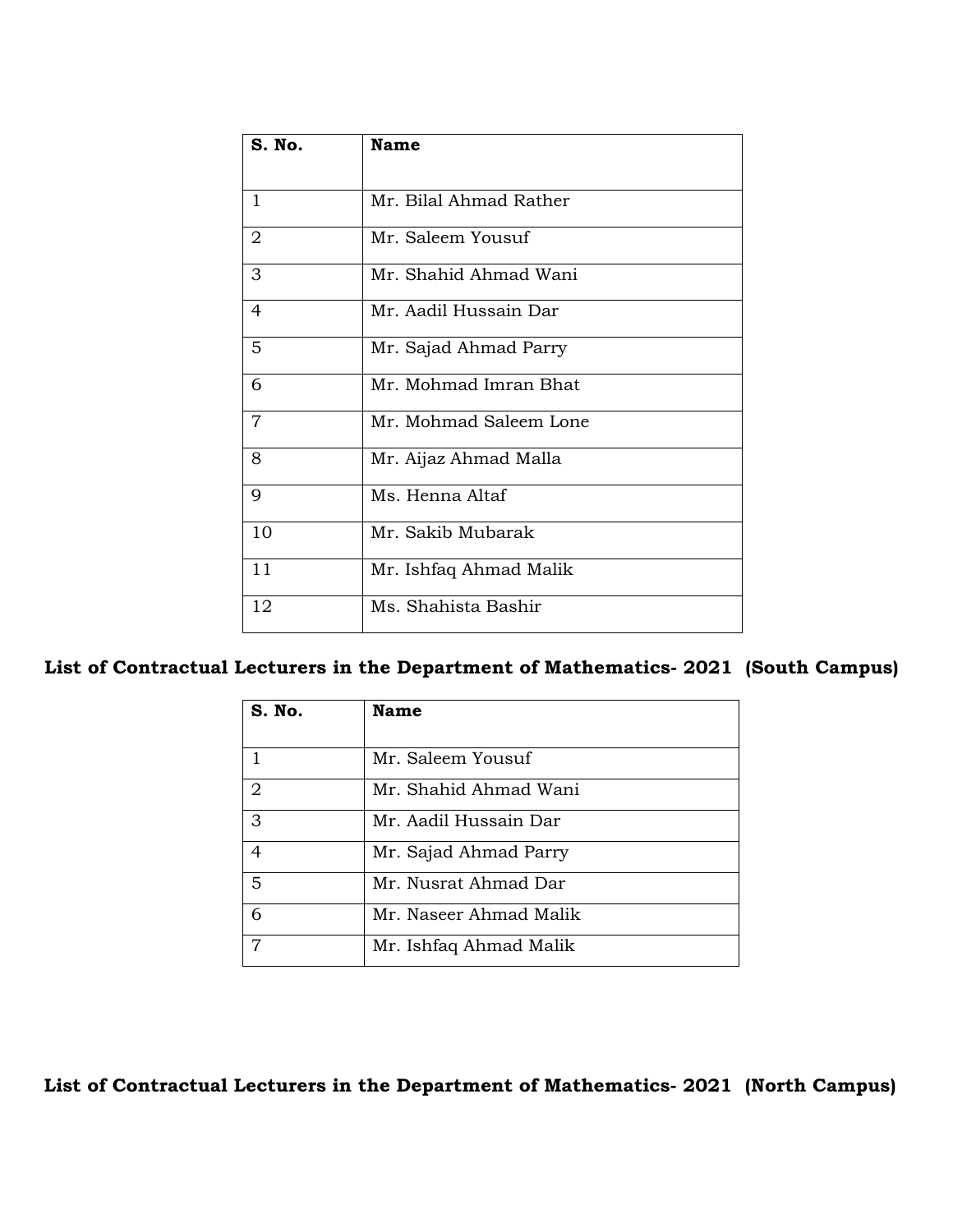| S. No.         | <b>Name</b>            |
|----------------|------------------------|
|                |                        |
| 1              | Mr. Shahid Ahmad Wani  |
| $\overline{2}$ | Mr. Aadil Hussain Dar  |
| 3              | Mr. Sajad Ahmad Parry  |
| $\overline{4}$ | Mr. Mohmad Saleem Lone |
| 5              | Ms. Shahista Bashir    |
| 6              | Mr. Sakib Mubarak      |
| $\overline{7}$ | Mr. Ishfaq Ahmad Malik |
| 8              | Ms. Henna Altaf        |

 **List of Contractual Lecturers in the Department of Chemistry- 2021 (Main Campus)**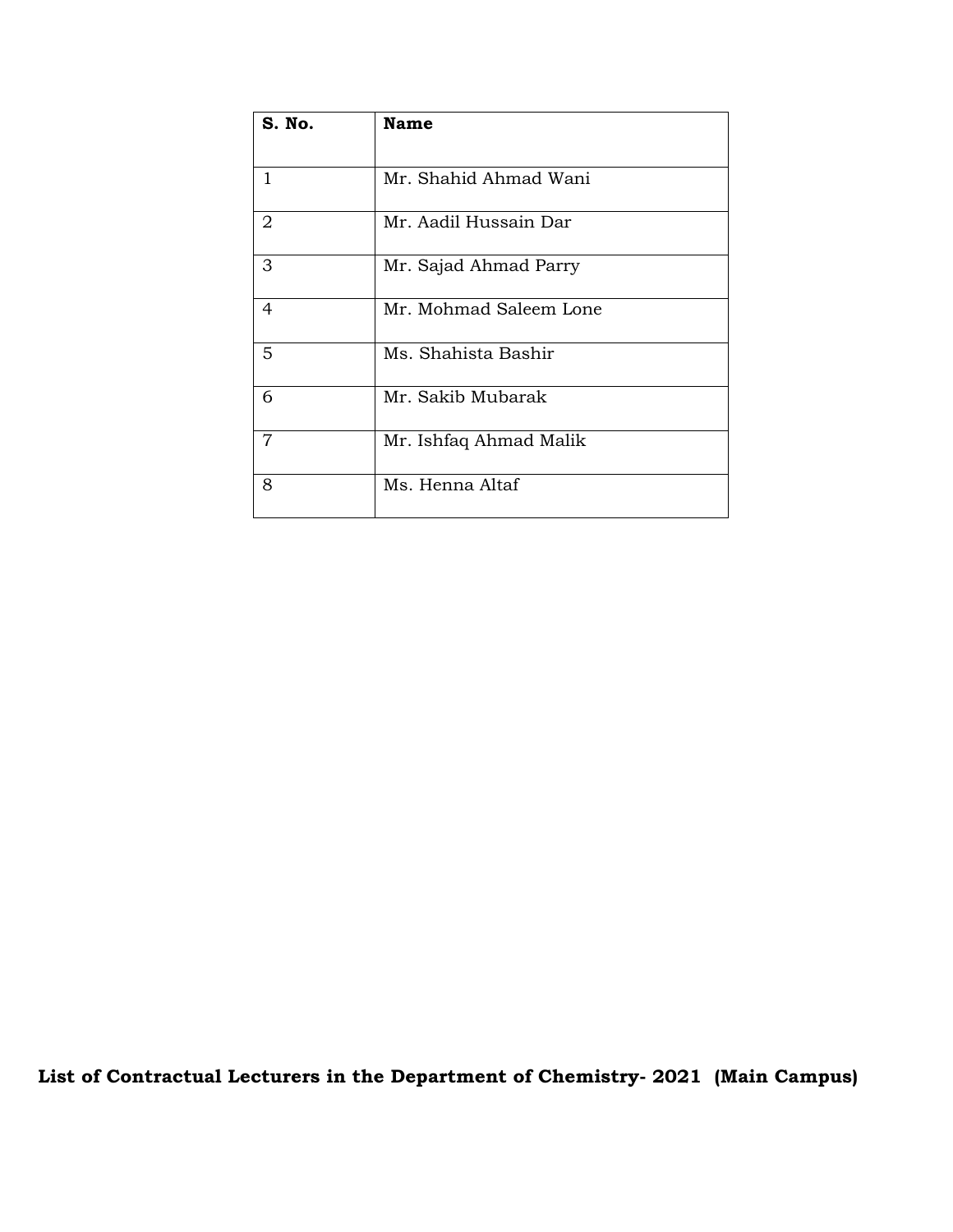| S. No. | <b>Name</b>                |
|--------|----------------------------|
| 1      | Mr. Aasif Hassan Sheikh    |
|        | (Inorganic Chemistry)      |
| 2      | Mr. Tauseef Ahmad Rangreez |
| 3      | Ms. Fauzia Mir             |
| 4      | Mr. Ajaz Ahmad Dar         |
|        | (Organic Chemistry)        |
| 5      | Mr. Aamir Hanif            |
|        | (Inorganic Chemistry)      |
| 6      | Mr. Nayeem Ahmed           |
|        | (Organic Chemistry)        |
| 7      | Mr. Imtiyaz Ahmad Bhat     |
|        | (Physical Chemistry)       |
| 8      | Mr. Nisar Ahmad Dangroo    |
|        | (Organic Chemistry)        |
| 9      | Mr. Arshid Nabi            |
|        | (Bio-Chemistry)            |
| 10     | Mr. Suhail Iqbal Wani      |
|        | (Physical Chemistry)       |
| 11     | Ms. Rifat Akbar            |
|        | (Analytic Chemistry        |
| 12     | Mr. Mohd Sajid Lone        |
|        | (Physical Chemistry)       |
| 13     | Mr. Manzoor Ahmad Malik    |
|        | (Inorganic Chemistry)      |
| 14     | Mr. Ryhan Abdullah Rather  |
|        | (Organic Chemistry)        |
| 15     | Mr. Bilal Masood Pirzada   |
| 16     | Mr. Irfan Hussain Lone     |
|        | (Physical Chemistry)       |
| 17     | Mr. Abdul Basit Wani       |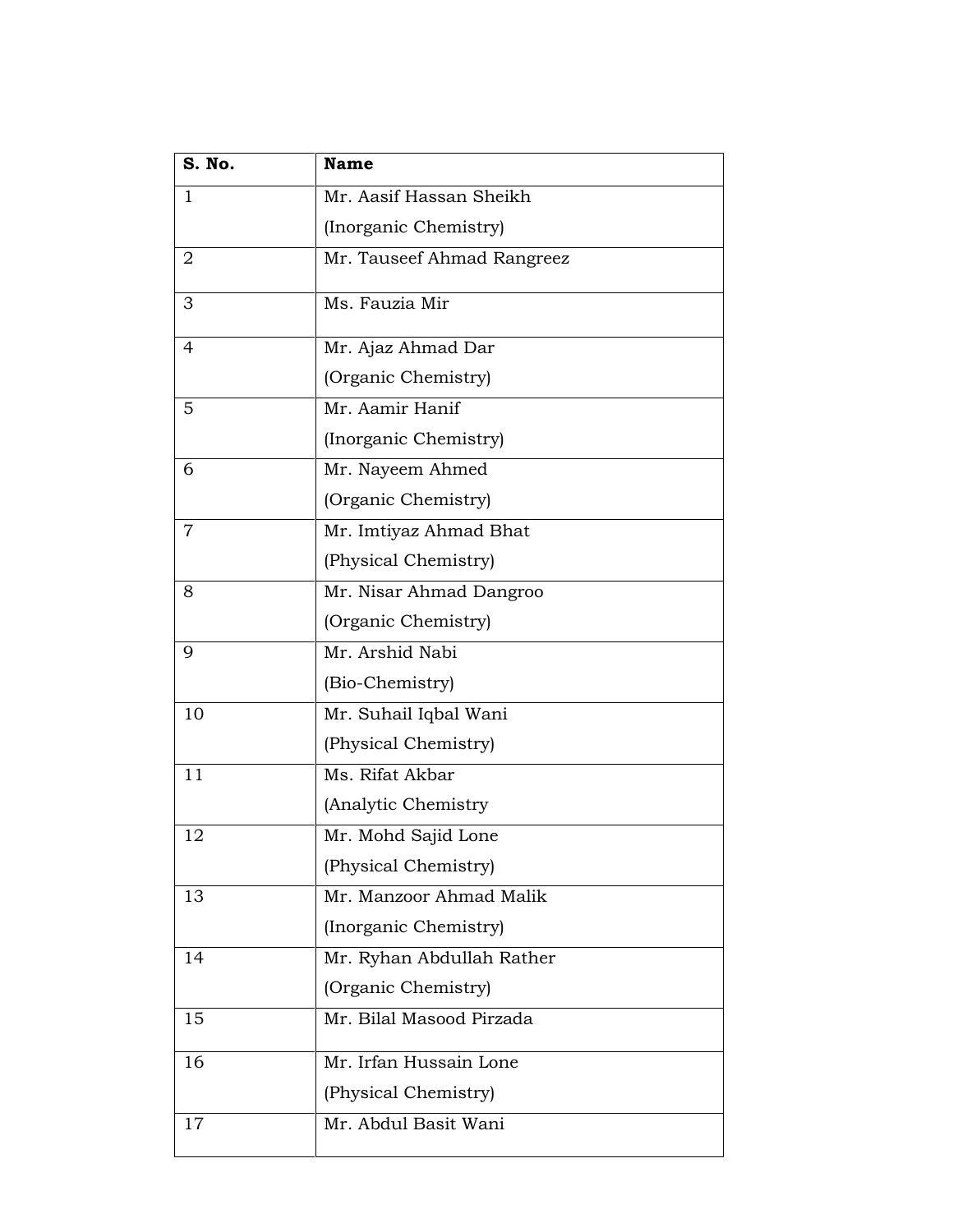|    | (Inorganic Chemistry)               |
|----|-------------------------------------|
| 18 | Mr. Malik Abdul Waseem              |
|    | (Organic Chemistry)                 |
| 19 | Mr. Muzzaffar Ahmad Mir             |
|    | (Inorganic Chemistry)               |
| 20 | Mr. Sheikh Abdul Majid              |
|    | (Inorganic Chemistry)               |
| 21 | Mr. Nisar Ahmad Malik               |
|    | (Physical Chemistry)                |
| 22 | Mr. Rayeess Ahmad Malik             |
| 23 | Mr. Zubair Ahmad Nengroo            |
|    | (Organic Chemistry)                 |
| 24 | Mr. Luqman Jameel Rather            |
|    | (Organic Chemistry)                 |
| 25 | Ms. Ambreen Mushtaq                 |
|    | (Organic & Inorganic Chemistry)     |
| 26 | Mr. Muzaffar Ahmad Bhat             |
| 27 | Mr. Tariq Ahmad Shah                |
|    | (Organic Chemistry)                 |
| 28 | Ms. Saima Afzal                     |
|    | (Physical Chemistry)                |
| 29 | Mr. Junaid Ali                      |
|    | (Inorganic Chemistry)               |
| 30 | Ms. Shahroora Sameen                |
|    | (Physical Chemistry)                |
| 31 | $\overline{\mathrm{M}}$ s. Rohi Jan |
| 32 | Mr. Imtiyaz Ahmad Najar             |
|    | (Organic Chemistry)                 |
| 33 | Mr. Sofi Danish Mukhtar             |
|    | (Organic Chemistry)                 |